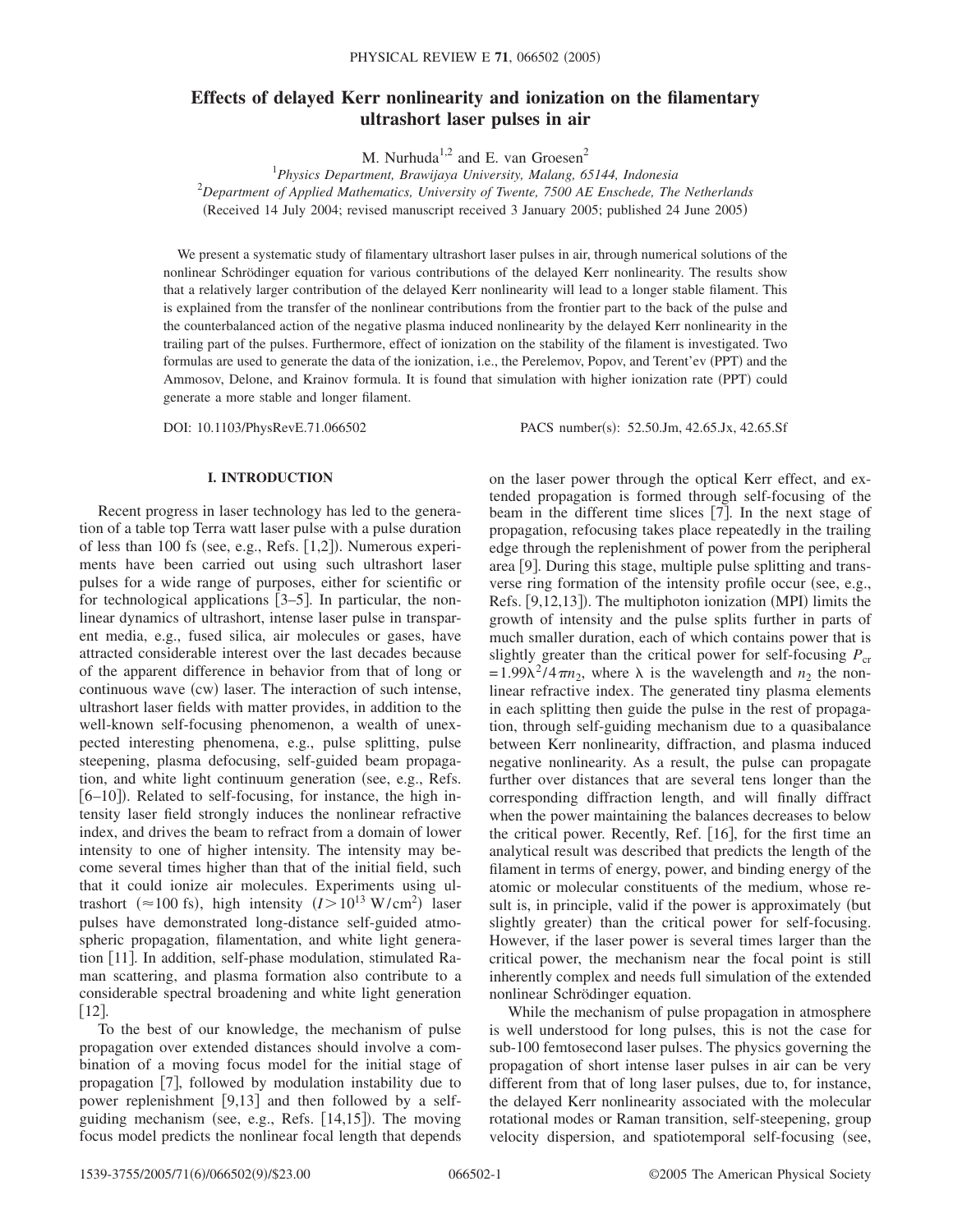

FIG. 1. Plots showing the individual contributions to the nonlinear refractive index for two different pairs of  $(g,g^*)$ ; thin lines account for purely Kerr effect, dotted curves for delayed Kerr effect, dashed curves for contributions by plasma, and the thick lines stand for sum of them.

e.g., Ref. [17]). The effective nonlinear refractive index of air, which is effectively constant and instantaneous in the case of long pulse propagation, will become time dependent if the pulse duration is shorter than the characteristic period associated with the stimulated Raman transition of the atomic or molecular medium. This implies that the nonlinear refractive index of air could be a function of the laser pulse length. Consequently, sub-100 femtosecond laser pulses will experience smaller effective nonlinear refractive index changes than pulses of a picosecond or even nanosecond [16]. In addition, higher order (than third order) nonlinear susceptibility has also to be taken into account if the intensity goes beyond the value where the perturbation theory breaks down  $\lceil 18 \rceil$ .

In most simulation models of femtosecond pulse propagation in air the Kerr nonlinearity is usually assumed to be instantaneous (e.g., Refs. [19,20]) or consists of the delayed part with the same fraction of the instantaneous part (see, e.g., Refs. [9,14,21]). The latter was based on experimental results of spectral broadening of an unfocused 125 femtosecond pulse in air [22,23]. However, it remains unclear, whether the ratio from delayed to the instantaneous part remains the same or becomes smaller or larger if the pulse lengths are made shorter, e.g., 60 fs or even shorter. This is because the delayed Kerr nonlinearity originates from the inertial molecular dynamics (e.g., vibration and rotation), whose delay time is in the order of 100 femtosecond (or less), while the instantaneous Kerr nonlinearity arises from the electronic response of the electrons orbiting around the nucleus. Unfortunately, there is neither analytical prediction nor numerical result that can be used to determine the ratio from delayed to the instantaneous, even for long pulses. Since this ratio is still in question, it seems interesting to systematically investigate the dynamics of the propagation of ultrashort for given various fraction of the delayed nonlinearity. The delayed part is of particular interest, since its presence could reduce the effect of self-focusing effect in front of the laser pulses, while it could compensate the negative induced-plasma refractive index that is exerted in the trailing edge of the pulses and hence strongly modifies the dynamics of propagation, such that it may significantly stabilize the pulse propagation.

Furthermore, in most simulations of femtosecond propagation in air, the ionization rate is usually generated by using Keldysh's formula  $[24]$  for an intensity regime where the multiphoton ionization is assumed to be dominant (low in-

tensity) and by using Ammosov, Delone, Krainov (ADK) formula [25] for high intensity or tunneling regime. However, it has been shown that the ionization rate for air molecules derived from ADK formula is much lower than the experimental data, particularly for intensity smaller than 2  $\times 10^{14}$  W/cm<sup>2</sup> [26]. A best fit ionization rate data could be reproduced if a semianalytic, the Perelemov, Popov, and Terent'ev (PPT) formula with an appropriate effective nuclear charge is used. To which extent a discrepancy in the ionization rate modifies the dynamics of the filaments is therefore interesting here to study.

In this paper, we present simulation results of femtosecond pulse propagation in air contributed by various fraction of the delayed nonlinearity. The results show that higher contribution of delayed nonlinearity could lead into a more stable filament propagation. Effects of ionization on the stability of filament are also studied here.

The paper is organized as follows. In Sec. II we briefly review the theory underlying the simulation model. The simulation results will be presented and discussed in Sec. III. Finally, conclusions of our work will be presented in Sec. IV.

# **II. THE MATHEMATICAL-PHYSICAL MODEL**

We start with a brief discussion of the model to be used for subsequent simulations. The model will incorporate the effect of spatiotemporal transverse diffraction, dispersion, instantaneous, and delayed Kerr nonlinearity, plasma effect, ionization, and energy depletion. We assume that the propagation of the pulses takes place along the *z* axis, that there is rotational symmetry, and that the field is linearly polarized. Consider the electric field of the form

$$
E(r, z, t) = \frac{1}{2} \mathcal{E}(r, z, t) e^{-i\omega_0 t + ik_0 z} + c \cdot c \quad , \tag{1}
$$

where  $\mathcal{E}(r, z, t)$  is the complex envelope of the field and c.c. denotes the complex conjugate of the previous term. Within the slowly varying envelope (SVE) approximation the equation for the electric field envelope  $\mathcal{E}(r, z, t)$  in the moving frame can be written down as  $[17,27-29]$ :

$$
\frac{\partial \mathcal{E}(r,z,t)}{\partial z} = i \frac{\nabla_{\perp}^{2}}{2k_{0}} \left( 1 + \frac{i}{\omega_{0}} \frac{\partial}{\partial t} \right)^{-1} \mathcal{E}(r,z,t) - \frac{i k_{0}^{\prime \prime}}{2} \frac{\partial^{2} \mathcal{E}(r,z,t)}{\partial t^{2}} + i k_{0} \left[ \left( 1 + \frac{i}{\omega_{0}} \frac{\partial}{\partial t} \right) \Delta n_{K}(t) + \left( 1 - \frac{i}{\omega_{0}} \frac{\partial}{\partial t} \right) \right] \times \Delta n_{P}(t) \left] \mathcal{E}(r,z,t) - \frac{\alpha}{2} \mathcal{E}(r,z,t), \tag{2}
$$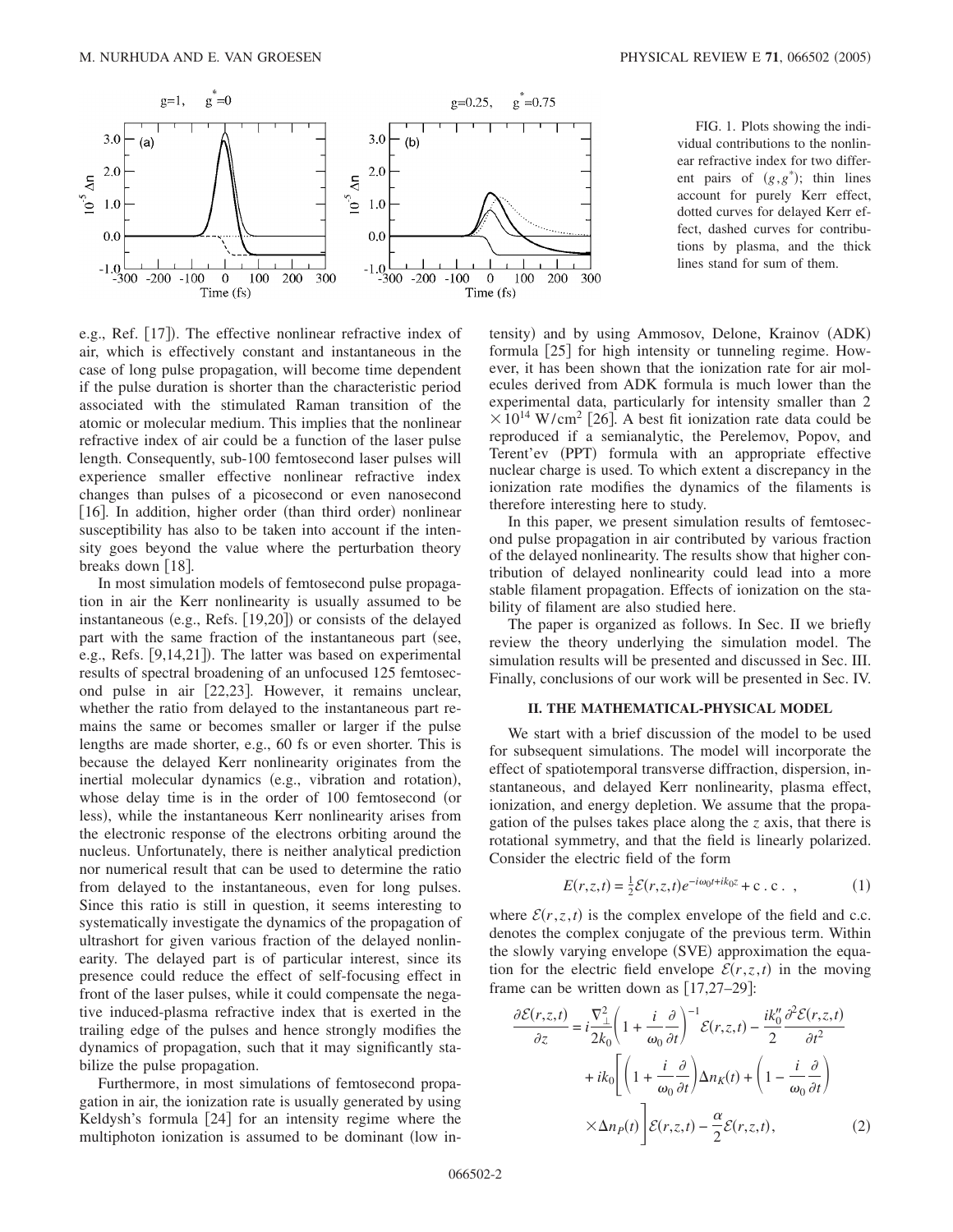

FIG. 2. The portraits of intensity profile  $I_{\text{av}}$  (calculated by averaging the instantaneous intensity over whole interval of pulse duration) as a function of propagation distance, obtained from the simulations using various pairs of  $(g, g^*)$ , i.e.,  $(1,0)$ ,  $(0.5,05)$ ,  $(0.25,0.75)$ , and  $(0,1)$ , respectively, from top to bottom.

where the terms on the right-hand side account, respectively, for the beam diffraction, the group velocity dispersion (GVD), the refractive index change due to Kerr nonlinearity and plasma, and the absorption rate. The coefficient of the group velocity dispersion is taken to be 0.2 fs<sup>2</sup>/cm [14]. The Kerr nonlinearity of air consists of two terms, i.e., the instantaneous electronic and the delayed part contributed by the stimulated Raman transition,

$$
\Delta n_K(t) = gn_2I(t) + g^*n_2 \int_{-\infty}^t R(t - t')I(t')dt',
$$
 (3)

where  $g$  and  $g^*$  are parameters determining the contributions of the instantaneous and the delayed part, respectively. Here and in the following the intensity is defined as *I*  $=I_A\left|\mathcal{E}(r,z,t)\right|^2$  with  $I_A=3.5\times10^{16}$  W/cm<sup>2</sup> is the atomic intensity. The response time function  $R(t)$  has the form [12,14]

$$
R(t) = \frac{1}{\tau} e^{-t/\tau} \quad \text{for } t > 0,
$$
\n<sup>(4)</sup>

where  $\tau$  is the delay time, fixed to be 70 fs [23]. The nonlinear refractive index  $n_2$  has a value of  $6.4 \times 10^{-19}$  cm<sup>2</sup>/W [14], assuming that the atmosphere pressure is equal to unity. Another form of response time function can be used (see, e.g., Refs. [9,30]), but then the evaluation of the integral Eq. (3) will be much more time consuming.

The generation of plasma is expected to be mainly driven by the multiphoton ionization (MPI). The rate equation for the electron density  $\rho$  reads

$$
\frac{\partial \rho(t)}{\partial t} = \Gamma(I)[1 - \rho(t)],\tag{5}
$$

where  $\Gamma(I)$  is the total ionization rate. For determining the ionization rate, we employed the PPT formula with an appropriate effective nuclear charge Z<sub>eff</sub> described elsewhere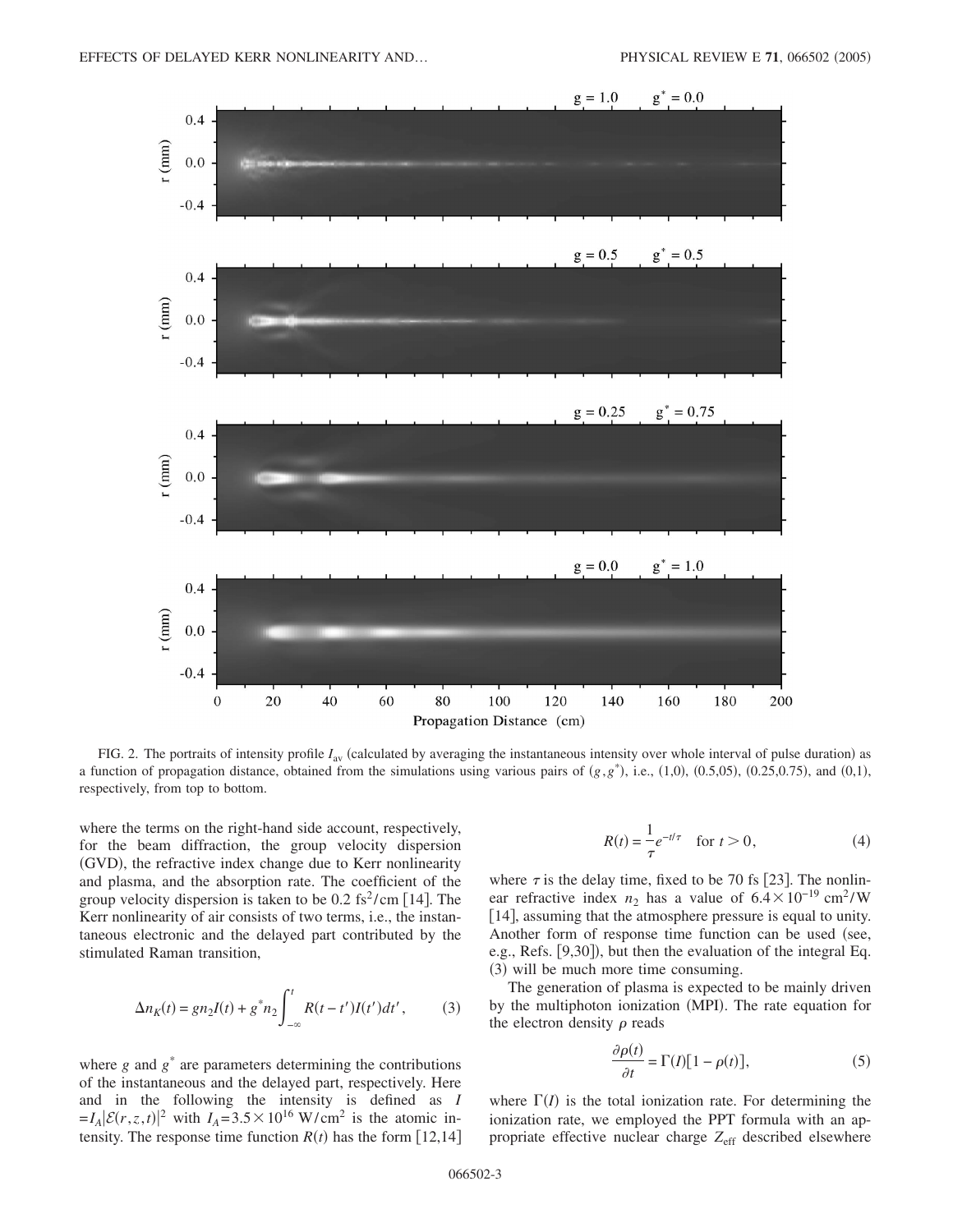

FIG. 3. Plot of total energy of the laser pulse for various pair of  $(g, g^*)$  equal to  $(1,0), (0.5,0.5),$  $(0.25, 0.75)$ , and  $(0, 1)$ , respectively, for  $(a)$ ,  $(b)$ ,  $(c)$ , and  $(d)$ . In the insets the pulse energy in the leading part and in the trailing part is shown.

[26,31], which includes the Coulomb tail and has been proven to reproduce the ionization rate of air molecules correctly [26]. In addition, for the purpose of comparison of the stability of the filament with respect to the ionization rate being used, we also employed the ADK formula with the same value of 
$$
Z_{\rm eff}
$$
. We did not include in the model the cascade ionization and electron recombination processes, since their contributions are small compared to that of MPI processes [14].

Since the principle constituents of air are 80% nitrogen and 20% oxygen molecules, the total electron density can be written as  $\rho(t) = 0.8 \rho^{N_2}(t) + 0.2 \rho^{O_2}(t)$ , where the superscripts indicate the individual contribution. The corresponding plasma refractive index has the form

$$
\Delta n_P(t) = -\frac{e^2 \rho(t) N_0}{\epsilon_0 m_e \omega_0^2},\tag{6}
$$

where  $e, m_e$ , and  $\epsilon_0$  are the electron charge, electron mass, and vacuum permittivity, respectively, and where  $N_0 = 2.688$  $\times 10^{19}$  cm<sup>-3</sup> is the Loschmidt's number.

The rate of energy depletion  $\alpha$  is related to the multiphoton absorption (MPA), given by  $[27,32]$ :

$$
\alpha = \frac{N_0 I_A \Gamma(l) l \hbar \omega}{I},\tag{7}
$$

where *l* denotes the minimum number of photons required to ionize an electron in the ground state of energy  $E_b \sim l \hbar \omega$ . Alternatively,  $\alpha$  can also be written as an imaginary part of the complex instantaneous nonlinearity [32]

$$
\alpha = \frac{k_0 a_0 e N_0 \operatorname{Im}(\Delta \chi)}{\epsilon_0 E_0},\tag{8}
$$

where  $a_0$  and  $E_0$  are the Bohr's radius of atomic hydrogen and atomic electric field ( $\approx$  5.1  $\times$  10<sup>11</sup> V/m) respectively.

The input electric field envelope is chosen to have both a spatial and a temporal Gaussian form and can then be written as

$$
\mathcal{E}(r, z, t) = \mathcal{E}_0 \exp\left(-\frac{r^2}{r_0^2} - \frac{t^2}{T^2}\right),\tag{9}
$$

where  $\mathcal{E}_0 = \sqrt{I_0/I_A}$  is the amplitude. The peak intensity  $I_0$  can be written in the form of the pulse energy  $U$ , the pulse width factor T the initial beam radius  $r_0$ ,

$$
I_0 = \sqrt{\frac{2}{\pi}} \frac{2 \mathcal{U}}{2 \pi r_0^2}.
$$
 (10)

The pulse width factor  $T$  is related to the full width at halfmaximum (FWHM) by  $T = \sqrt{1/(2 \log 2)} T_{\text{FWHM}}$ .

Equation (2) is solved using split-step Fourier-transform method, described elsewhere (see, e.g., Ref. [33] and references therein). The homogenous part is calculated in the frequency domain, and the nonlinear term is calculated in the time domain.

In the simulations, the maximum radial boundary  $R_{\text{max}}$ = 1.2 cm was discretized in a equidistance mesh size of 2  $\mu$ m. The whole time interval was discretized in 512 points, while the propagation step  $dz$  was set at a value of 0.1 mm. The convergence test was performed by increasing the number of time steps *N* from 512 to 1024, and by doubling the propagation step *dz*. We found that no significant change in the dynamics could be observed. Typical CPU time required was approximately 50 h on Intel Pentium IV/1800 Mhz processor for propagating the solution up to 2 m.

## **III. RESULTS AND DISCUSSION**

Figure 1 illustrates the contribution of the refractive index change due to instantaneous Kerr nonlinearity thin solid lines), delayed Kerr nonlinearity (thin, dotted line), and plasma induced nonlinearity (dashed line) and the sum of the individual contributions (thick curve) for a given pair of  $(g, g^*) = (1, 0)$  and  $(g, g^*) = (0.25, 0.75)$ .

The pulse is assumed to have Gaussian form with peak intensity equal to  $5 \times 10^{13}$  W/cm<sup>2</sup>. The instantaneous Kerr effect generates an index change  $\Delta n$  which is simply proportional to intensity, while the Raman response causes an in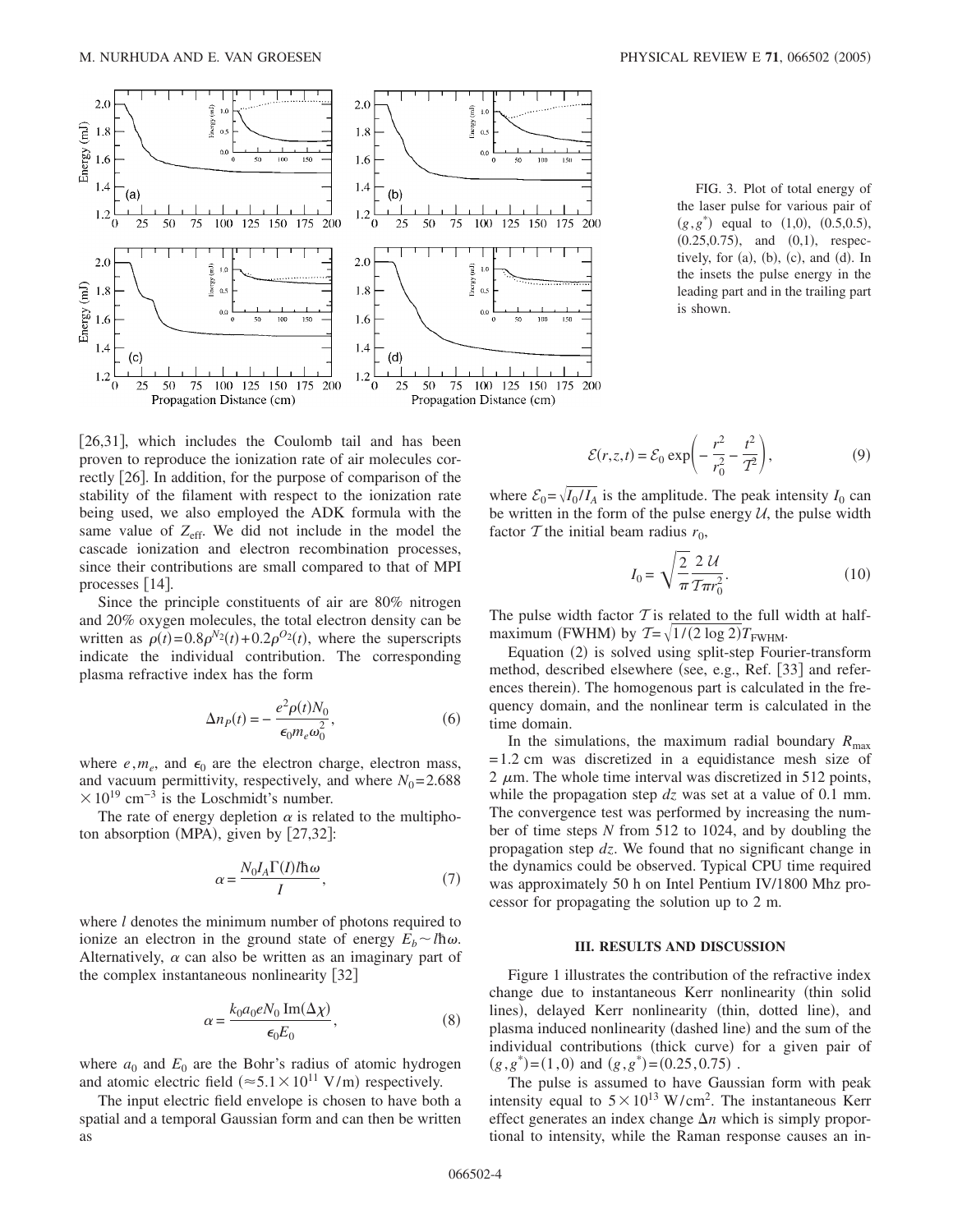crease in the refractive index whose peak is shifted from the peak of pulse. In both illustrations, the value of the effective (average) refractive index, defined by

$$
\Delta n_K^{\text{eff}} = \frac{1}{T} \int_{-\infty}^{\infty} \Delta n_K(t) dt, \qquad (11)
$$

are taken to be the same, such that different effects of delayed nonlinearity on the dynamics of propagation can be well investigated. Moreover, in experiments one usually deals with the effective nonlinear refractive index, rather than the individual contributions.

Note that  $\Delta n_K^{\text{eff}}$  is a function of pulse duration *T* and delay time  $\tau$ . It is seen in Fig. 1 that the presence of the delayed Kerr reduces the nonlinearity in the front of the pulse and counteracts the negative plasma-induced nonlinearity generated at the back of the pulse. We performed a series of simulations with various values of  $(g, g^*)$  subject to the previously mentioned condition that for a given initial pulse form, the calculated refractive index changes because instantaneous and retarded Kerr nonlinearity are the same. For the purpose of presentation here, we choose the value of  $(g, g^*)$ to be  $(1,0)$ ,  $(0.5,0.5)$ ,  $(0.25,0.75)$ , and  $(0,1)$ . The pulse duration was set to be 60 fs (at FWHM). Simulations were also performed for  $(g, g^*) = (0.75, 0.25)$ , but we do not show the results since it was found that the dynamics does not change significantly from that of  $(g, g^*) = (1, 0)$ . The laser energy was 2 mJ, which corresponds with a peak power 33 GW, i.e., about 10 times larger than the critical power 3.3 GW. The laser wavelength was centered at 789 nm. The initial collimated beam radius was 0.5 mm.

# **A. Filamentary laser pulses for various fractions of delayed Kerr nonlinearity**

In Fig. 2, the averaged intensities, obtained from simulations using four different pairs of  $(g, g^*)$ , chosen to be  $(1,0)$ ,  $(0.5, 0.5), (0.25, 75),$  and  $(0, 1)$  are shown, respectively, from top to bottom. Here, the averaged intensity is defined as

$$
I_{\rm av}(r,z) = \frac{1}{T} \int_{-\infty}^{\infty} I(r,z,t)dt.
$$
 (12)

The use of this quantity is justified since it is impossible to follow the instantaneous intensity if the whole pulse duration is less than 100 femtosecond.

It is seen that the filaments exist for all cases. The radius of the filament is smaller when the contribution of instantaneous part becomes higher, which is an indication that the filament is more tightly bounded due to stronger selffocusing. Furthermore, in general the appearance of the filaments is quite different in two intervals, i.e., an interval near the nonlinear focal point (the short distance filament) and that in long distance after the nonlinear focal point. The filaments near the focal point are more structured than the latter ones. It is also clear that a higher contribution of delayed Kerr nonlinearity leads to a more stable filament.

The filamentation at the initial stage of propagation can be attributed to the moving focus effect  $[7]$ . According to this model, in the presence of self-focusing, the focal point



FIG. 4. The temporal dynamics of filaments inside circular area of radii 0.2 mm for various pairs of *g* and *g*\*.

moves forth and back along the propagation axis and the focal point can be determined using relation  $z_{fR} = (1/z_f)$  $+1/f$ <sup> $-1$ </sup>, where

$$
z_f \approx \frac{0.367 k_0 r_0^2}{\left(\left\{ [P(t)/P_{\rm cr}]^{1/2} - 0.852 \right\}^2 - 0.0219 \right)^{1/2}},\tag{13}
$$

is the nonlinear focal length. Here,  $r_0$  is the beam radius,  $P(t)$ and  $P_{cr}$  are the power at the respective time slices and the critical power, respectively. In case that the beam is collimated, the linear focal length is  $f = \infty$  such that  $z_f = z_{fR}$ .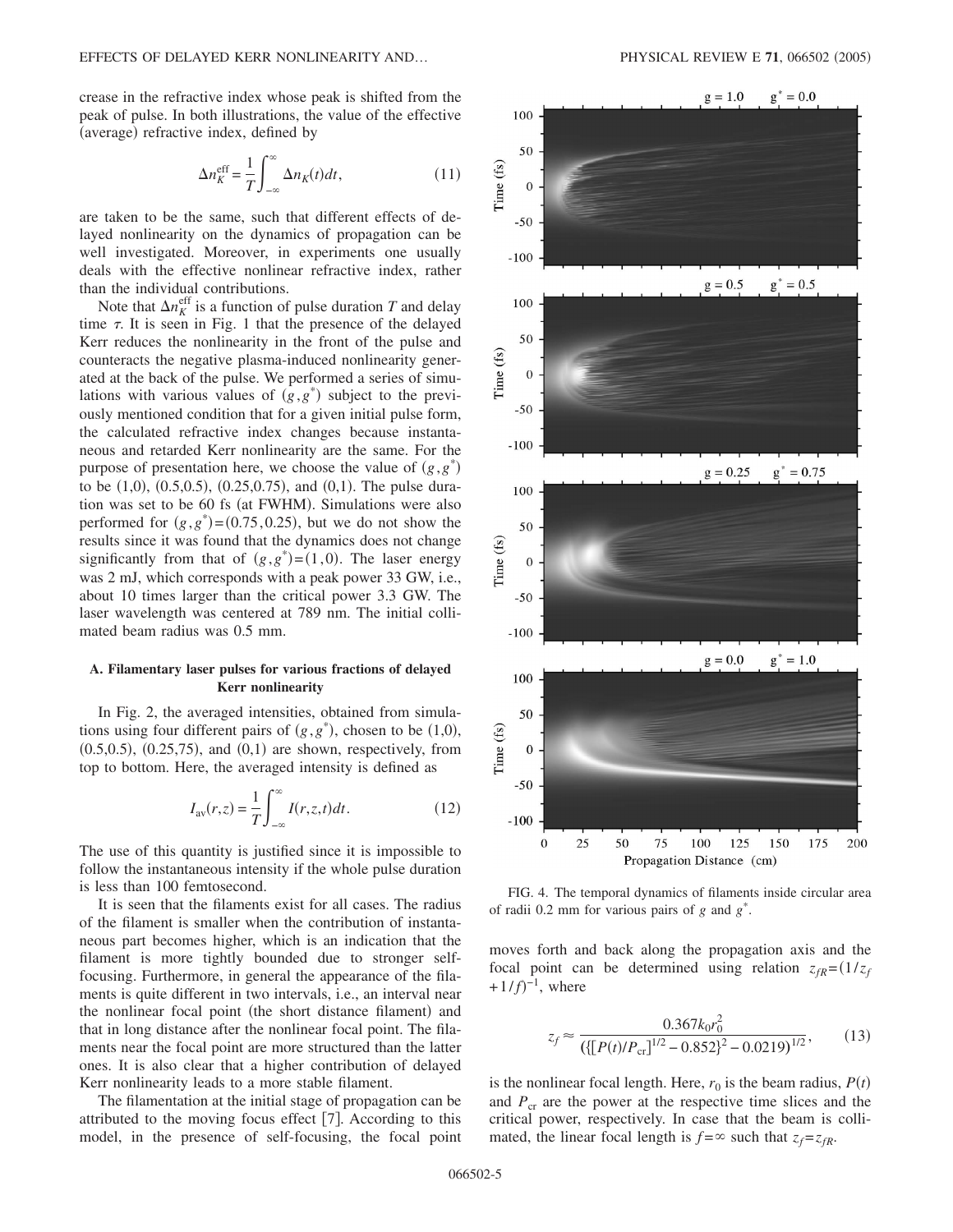

FIG. 5. The temporal profile of intensities (top) and refractive index change (bottom) obtained at a few tens cm of propagation distance. This plot results from a simulation using purely instantaneous Kerr nonlinearity.

It is clear from Eq. (13) that the nonlinear focal length depends on the power; this dependence in different time slices results into an extended interval of propagation. Moreover, in the case of a purely instantaneous medium  $g=1$ , the critical power  $P_{cr}$  in the front of the pulse is smaller than when delayed Kerr nonlinearity is present. This results into smaller values of  $z_f$  as seen in Fig. 2. We observed that in the case of  $(g, g^*) = (1,0)$ , the self-focusing occurs at  $z_f$  $= 9.5$  cm, while for  $(0.5, 0.5)$ ,  $(0.25, 0.75)$ , and  $(0, 1)$ , we obtained  $z_f$  to be 12 cm, 14 cm, and 18 cm, respectively.

In the next stage of propagation, the dynamics is much more complex since it involves nonlinear Kerr self-focusing, pulse splitting, and self-phase modulation modified by ionization. In case of a medium with a small fraction of delayed Kerr effect (or purely instantaneous), transverse structures are immediately apparent after self-focusing, but these gradually disappear or are delayed when the delay effect becomes relatively larger. Also, the intensity of the filaments exhibits oscillations and the shortest and most irregular oscillation periods are found without delay, in case  $(g, g^*)$  $=(1,0)$ . In addition, there are traces of early beam diffraction, at *z* around 25 cm for  $(g, g^*) = (1, 0)$ , at 30 cm for  $(g, g^*) = (0.5, 0.5)$  and at  $z \approx 40$  cm for (0.25, 0.75).

Despite different values for  $(g, g^*)$ , the whole mechanism of the filamentation stage is generic. The beam in the frontier part of the pulse self-focuses and generates a plasma, and the resulting negative plasma nonlinearity suppresses the beam in the trailing edge. The plasma refractive index then changes strongly and depletes the beam in the central area; because of higher nonlinearity in the peripheral area, selffocusing occurs resulting in the rotational symmetric case that we consider here, into the formation of a ring. The interplay between suppression and self-focusing along the transversal coordinate then leads to the formation of multiple transversal rings. The number of rings, following the simulation results in fused silica [29], have been shown to depend on the input power of the pulse, i.e., the higher the input power, the more number of transverse rings. Recently, the



FIG. 6. The spectral power laser pulses at the end of the propagation distance for various pairs  $(g, g^*),$ i.e., (1)  $(0.5, 0.05), (0.25, 0.75), \text{ and } (0,1),$ respectively, for (a), (b), (c), and  $(d)$ .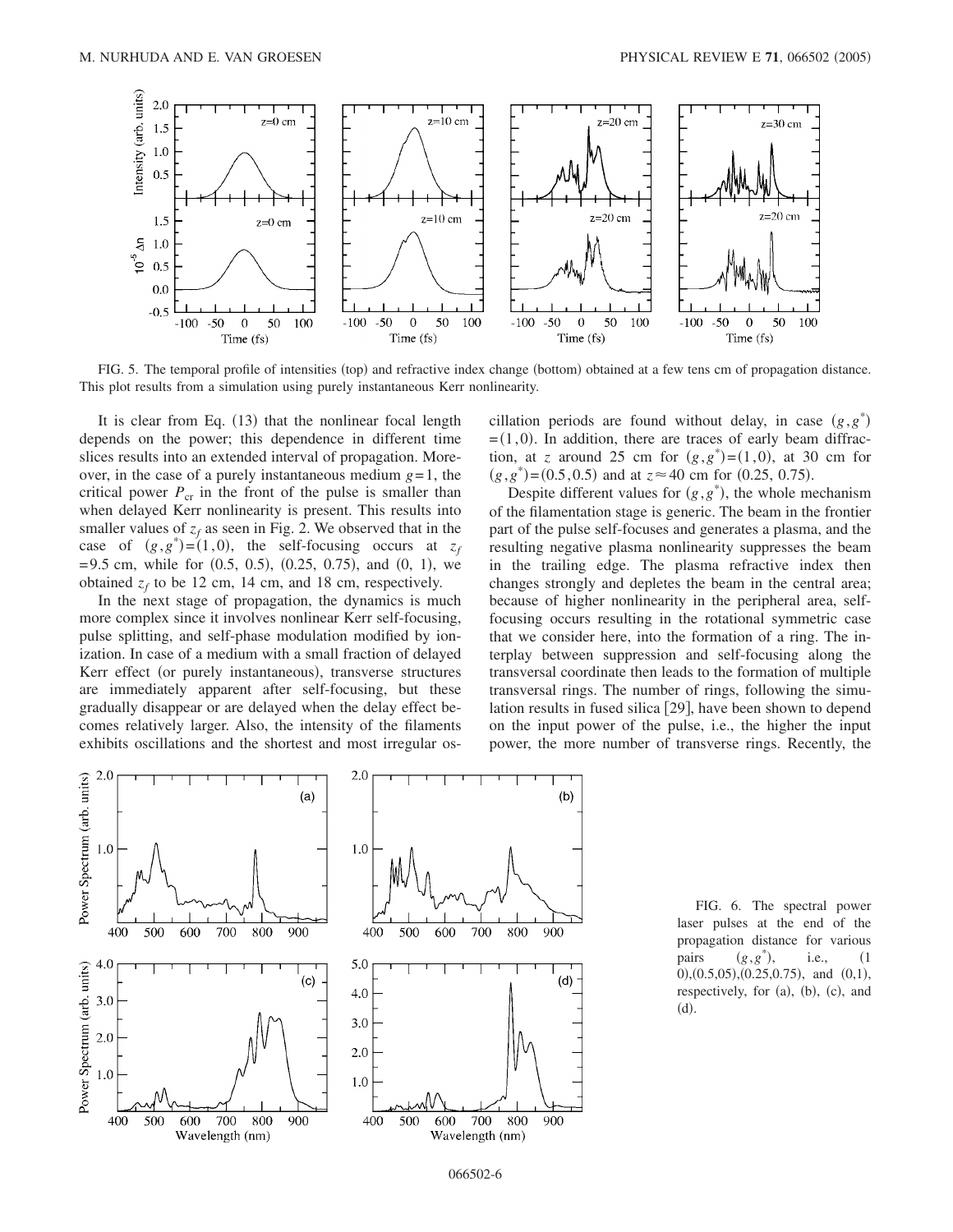transverse ring formation has been observed experimentally in air using  $85 \text{ mJ}$ ,  $350 \text{ fs}$  laser pulses  $\lceil 26 \rceil$ .

The next step in the propagation shows that the power in the leading edge decreases due to depletion by the MPI and the plasma formation stops, while the beam in the trailing edge regains power from the peripheral area, and refocusing occurs. This process repeatedly takes place until the power in each spitted pulse decreases below the limit for self-focusing or a quasibalance condition between self-focusing, plasma defocusing, and diffraction is created. When the power confined in the leading split pulses depletes rapidly due to multiphoton absorption such that the power required to clamp the filament down below the critical power, the beam in the respective time slices diffracts and one observes the track of early diffraction. Since the strength of diffraction depends inversely on the radius of the filament, the early diffraction is more obvious in case of  $(g, g^*) = (1, 0)$ .

In Figs.  $3(a) - 3(d)$ , the total energies of the pulse are shown as a function of propagation distance for four different values of  $(g, g^*)$ . In the inset of each figure, the pulse energy trapped in the leading part is plotted as lines, while that in the trailing part is displayed using the dotted curve. Here the leading part is defined as pulse components queuing before  $T/2$ , with *T* being the total pulse duration, and the trailing parts are those after  $T/2$ . It can be seen that in case of  $(g, g^*) = (1, 0)$  and  $(g, g^*) = (0.5, 0.5)$ , energy depletion mostly takes place in the leading part. These figures, together with those shown in Fig. 3 and in Fig. 2, support the mechanism of the early beam diffraction observed in the initial stage of propagation. In addition, the power transfer at propagation distances after the nonlinear focal point from the leading to the trailing edge as appears in case of  $(g, g^*)$  $=(1,0)$  and  $(g, g^*)$  = (0.5, 0.5) can be attributed as an effect of dispersion due to different group velocity of each split pulse, as will be shown shortly in the next section. Also, most of the energy depletion takes place in the region near the nonlinear focal point, where the dynamics and competition between self-focusing, defocusing, and diffraction are most pronounced.

After long propagation distances, the total energy is almost constant, indicating that each split pulse propagates in a quasibalanced way, as mentioned above. We also noticed that the energy inside the filament after propagating 2 m was 4% for purely instantaneous Kerr effect and increased to 18% in the case of purely delayed Kerr effect.

#### **B. The mechanism of pulse splitting**

In order to better understand the origin of the irregular oscillations appearing in the intensity profile of the filaments, in Fig. 4 we display the temporal profile of the intensity. This intensity profile was obtained by a spatial averaging of the time dependent intensity over the circular area with radius of 0.2 mm.

It is seen that there are two mechanism of pulse splitting, one which is due to refocusing of the trailing edge and the other due to a limitation of the intensity by MPI or tunneling ionization. The former mechanism takes place near the nonlinear focal point, owing to competition between the parent pulse and the generated pulses by the refocusing processes, while the latter applies mostly after limitation of intensity growth by the MPI or tunneling ionization.

In the case of  $(g, g^*) = (1, 0)$  (top figure), immediately after self-focusing, the pulse splits repeatedly and forms a comblike structure. Because of the instantaneous responses, the beam in all pulse slices undergoes simultaneous selffocusing which is then immediately followed by plasma generation. The generated plasma suppresses the intensity just in the back of the pulse and causes a comblike structure. The refocusing is less evident in this case, because of the rapid occurrence of simultaneous multiple splitting in all pulse components. As the split pulses propagate forward, the superposition of them creates an image of which the peak intensity oscillates.

In the presence of delayed Kerr nonlinearity, on the contrary, self-focusing first occurs in the trailing edge of the pulse, because of the greater nonlinearity in the respective time slices. The trace of pulse steepening can be seen, e.g., the temporal position of self-focusing, which always moves to the front part of the pulses. The higher intensity in the front part generates plasma and suppress the trailing part. As the beam in the backward part of the pulse regains power from the peripheral area, refocusing takes place and generates a pulse in the trailing part. By carefully inspecting Figs. 2 and 4 it is clear that oscillations in the peak intensity shown in Fig. 2 originate from the refocusing processes of the beam in the trailing part.

Next, as the intensity increases, the MPI limits the growth and the pulse undergoes multiple splitting. From the figures it is clear that the propagation of the split pulse is stable, owing to the quasibalance between self-focusing, diffraction, and plasma induced nonlinearity. We observed the width of split pulse is around 6 fs, in good agreement with the analytical results [16]. Also, the distance between the split pulses becomes wider owing to the different group velocity dispersion of the split pulses.

In Fig. 5, for the case of purely instantaneous Kerr nonlinearity, the temporal fluctuation of the intensity (top) and the corresponding time dependent nonlinear index changes (bottom), are displayed. Averaging is done over a circular area of radius 0.2 mm. One can see that the temporal peaks strongly correlate with the maximum of the refractive index change, while the suppression directly links with the plasma dip. From this it is now clear that the origin of comblike structures shown in Fig. 4 originates from dynamic modulation instabilities because of the immediate response of selffocusing by the generation of plasma.

In Fig. 6, the power spectra are shown. By comparing the spectrum generated in the case of pure instantaneous nonlinearity with that in the presence of delayed nonlinearity, one may deduce that the effect of the delayed Kerr nonlinearity shows itself in a spectral shift from shorter to longer wave components. This conclusion is qualitatively in agreement with experimental evidences  $\lceil 10 \rceil$  and simulation results  $\lceil 20 \rceil$ . This shift is in contradiction with that resulting from plasma dispersion, since in a plasma the spectrum peak moves from longer to shorter wave components. Thus, the blueshifting effect observed in the case of  $(g, g^*) = (1,0)$  and  $(0.5, 0.5)$ originates from plasma dispersion, while the bunches appear-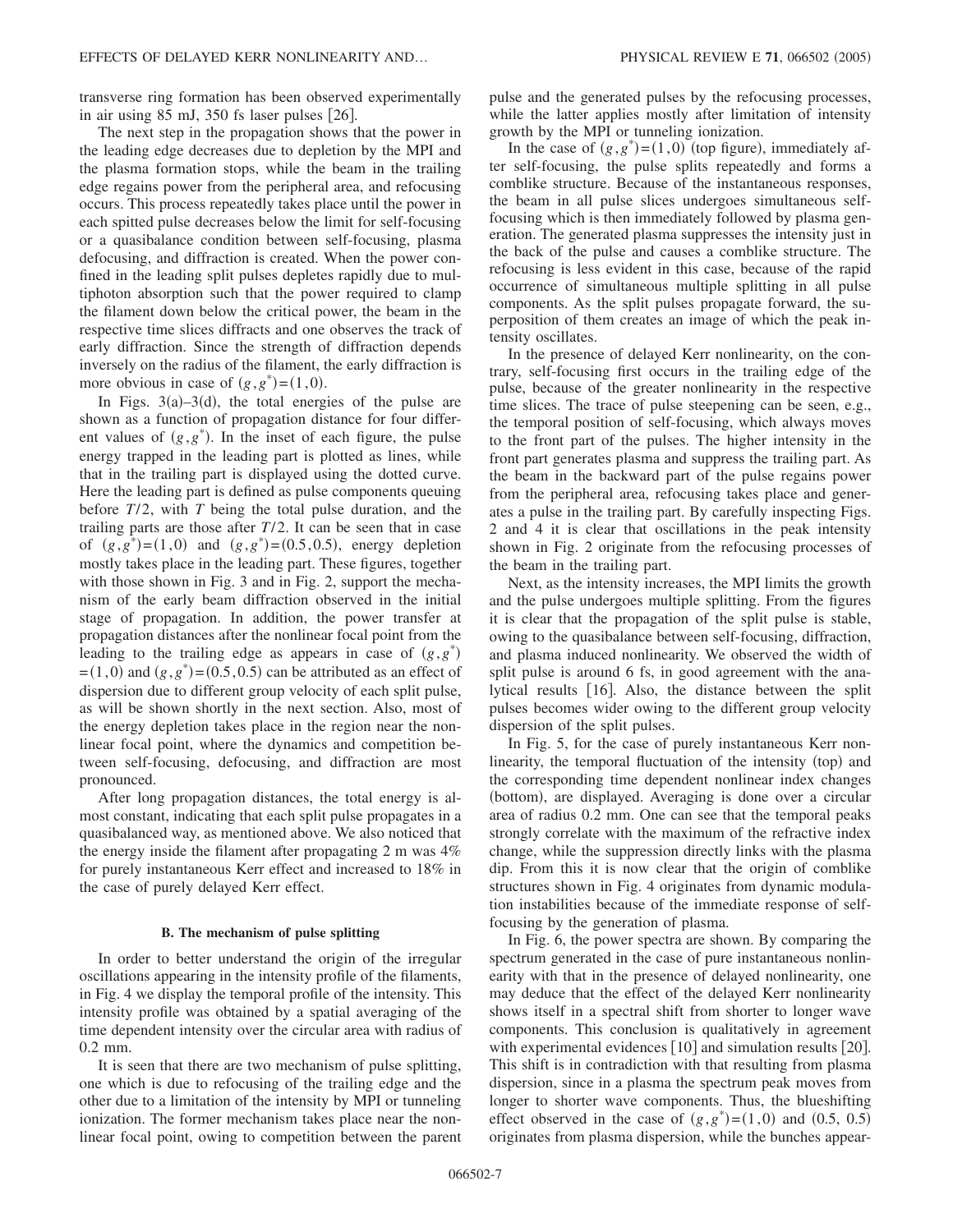

FIG. 7. The ionization rate of air calculated using PPT (solid curve) and ADK formula (dotted curve). The air molecules are assumed to be composed from 80% of  $N_2$  and 20% of  $O_2$  molecules.

ing in the short wavelength components, visible in the simulations for  $(g, g^*) = (0.25, 0.75)$  and  $(0, 1.0)$  are associated with the small fraction of pulses that remains in the filament, and thus strongly under the influence of the plasma.

### **C. The stability of filament on the ionization rate**

The stability of the filament formed by propagation of intense, femtosecond laser pulses in air is not only determined by the Kerr nonlinearity (instantaneous and delayed), but also by the onset of ionization through a pseudobalance between self-focusing induced by the Kerr nonlinearity and plasma defocusing and diffraction. Because the proportional factor of plasma density to the plasma-induced refractive index is large [see Eq. (6)], a small deviation of ionization rate or plasma density from the correct value could strongly change the dynamics of the filament.

To demonstrate how a small deviation in the ionization rate could strongly modify the dynamics of the filament, we carried out simulations with ionization rate generated by ADK  $[25]$  and the PPT  $[31]$  formula. As it has been shown in Ref. [26] that by using an appropriate effective nuclear charge  $Z_{\text{eff}}$ , i.e.,  $Z_{\text{eff}}$ = 0.9 for N<sub>2</sub> and  $Z_{\text{eff}}$ = 0.53 for O<sub>2</sub> molecules, the PPT formula could reproduce the correct ionization rate. On the other hand, using the same  $Z_{\text{eff}}$ , the ionization rate generated by ADK formulas is in general smaller, particularly for intensity less than  $2 \times 10^{14}$  W/cm<sup>2</sup>. For the sake of comparison, in Fig. 7 the ionization rate of air molecules, assumed to be composed from 80% of  $N_2$  and 20% of  $O<sub>2</sub>$ , are compared. The solid curve stands for ionization rate calculated using PPT and the dashed curve for that obtained using ADK formulas. One can see that the discrepancies in the ionization rate become larger at lower intensity (by a factor greater than 5 for  $I < 10^{14}$  W/cm<sup>2</sup>), but tends to coincide with each other at very high intensity  $(>\frac{5}{3})$  $\times 10^{15}$  W/cm<sup>2</sup>).

In Fig. 8 two simulated filaments are depicted; the top panel for result with ionization rate derived from PPT formula, while the bottom panel for that obtained using ADK formula. In both simulations, the value of  $g$  and  $g^*$  were set to be  $(0.4, 0.6)$ . It is clear from Fig. 8 that the use of ADK formulas would underestimate the stability of the filament formation.

The reason for more stable filament can be explained as follows. For a given intensity, the PPT formula could provide higher ionization rate than that of ADK formula, such that the yield of the time dependent plasma density becomes larger. Since plasma defocusing proportionally depends on the plasma density, the balance between Kerr self-focusing, plasma defocusing, and diffraction can be fulfilled at relatively low intensity. Consequently, the beam is less bounded, because of lower intensity and thus lower self-focusing. This also explains why the filament's diameter is also found to be larger.

#### **IV. CONCLUSIONS**

We have investigated through numerical simulations of the extended nonlinear Schrödinger equation the effect of different contributions of the delayed Kerr nonlinearity on the stability of filamentary pulses in air. It is found that the pulse will be much more stable while propagating in the medium when the relative fraction of delayed nonlinearity is larger. We argued that the reason for this is that the presence of delayed nonlinearity declines the self-focusing effect in



FIG. 8. Comparison of simulated filaments with ionization rate generated using PPT (top panel) and ADK formula (bottom).